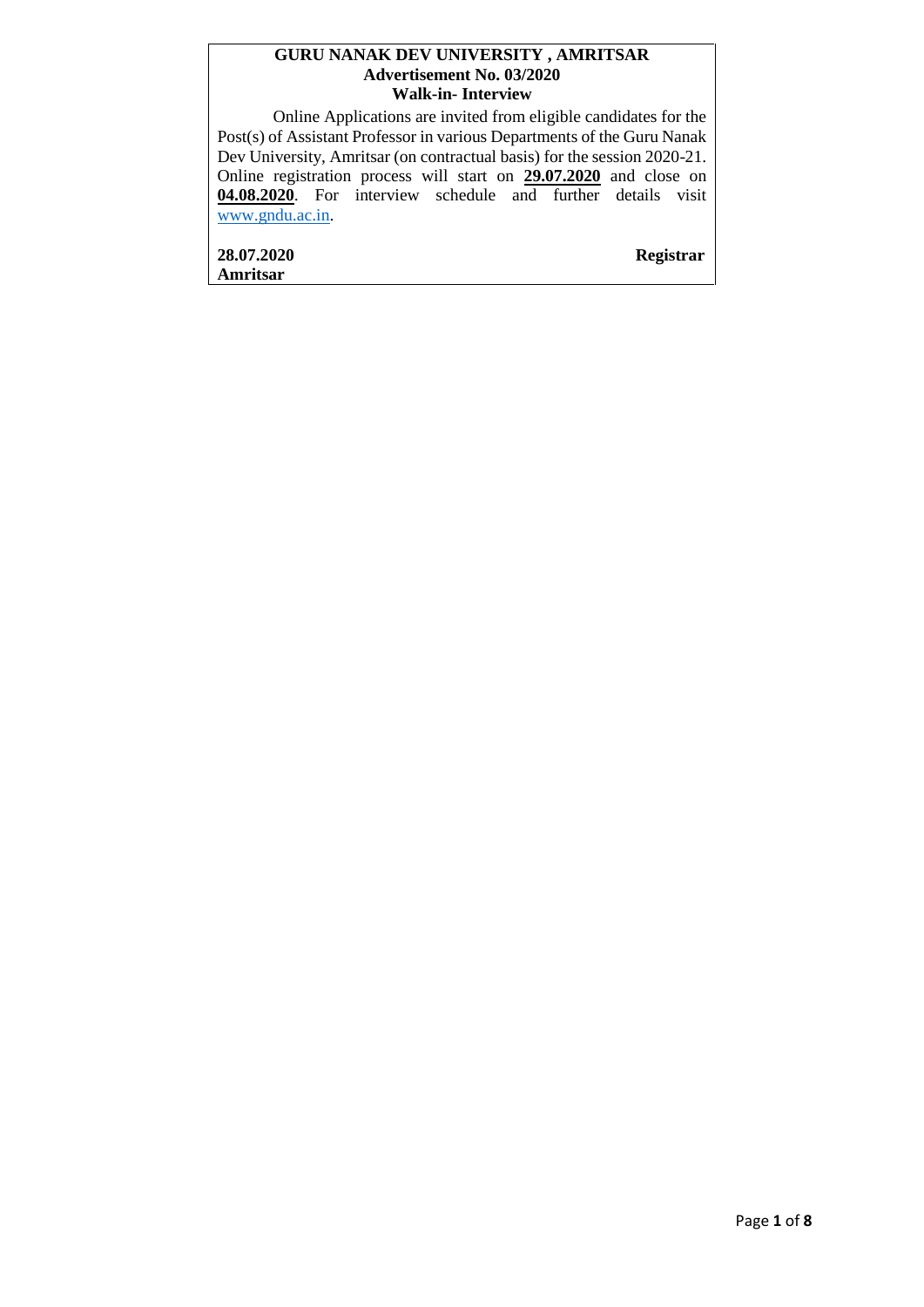### **GURU NANAK DEV UNIVERSITY, AMRITSAR**

*(Established by the State Legislature Act No.21 of 1969)*

#### **Advertisement No. 03/2020**

### **Walk-in- Interview**

Online applications are invited from eligible candidates for the Posts of Assistant Professor in various Departments of the Guru Nanak Dev University, Amritsar, on Contractual Basis for the session 2020-21 as per details given below. Candidates must also fill the Score Card Proforma for Assistant Professor, which is an essential component of the online application form. Candidates are required to deposit the prescribed fees (**non refundable**) through online mode only using Credit Card/ Debit card/ Net banking. Application fees will be Rs. 1180/-(including GST) (Rs. 590/-(including GST) for SC/ST & PWD candidates). The Candidates who intend to apply in more than one subject will pay fee of Rs. 2360/-(including GST) (Rs.1180/- (including GST) for SC/ST & PWD candidates). The SC/ST and PWD candidates who are not domicile of the State of Punjab shall have to pay the application fee of Rs. 1180/- (including GST), if they intend to apply in more than one subject will pay fee of Rs. 2360/- (including GST). The application submitted through online mode **ONLY** shall be accepted. Candidates should appear for walk-in-interview as per schedule given below along with hard copy of their online application forms.

#### **Important Dates**

| Opening date for on-line Registration of applications         | 29.07.2020 |
|---------------------------------------------------------------|------------|
| Last date for on-line Registration/submission of application. | 04.08.2020 |

### **Qualifications :-**

**As per UGC Guidelines strictly**. In rare cases if UGC Net qualified candidates are not available, the candidates having post graduate in the relevant subject (minimum 55% marks) shall be considered for appointment.

Emoluments: - (i) UGC NET qualified: Rs. 30,000/ p.m.

- (ii) Non-NET qualified: Rs. 22,000/-p.m.
- (iii) For subjects where NET is not conducted by UGC or any other agency, Emoluments as per (i), above shall be considered.

#### **Interview Schedule and Details of Post(s)**

### **Note: Venue of Interview for these Post(s) will be Office of Dean, Academic Affairs, Guru Nanak Dev University, Amritsar.**

| Sr. No. | Name of the Department/Subject          | <b>Date</b> | <b>Time</b>  |
|---------|-----------------------------------------|-------------|--------------|
| 1.      | <b>GRD</b> School of Planning           | 05.08.2020  | 10.00 AM     |
| 2.      | English                                 | 05.08.2020  | 10.00 AM     |
| 3.      | MYAS-GNDU Department of Sports          | 05.08.2020  | 10.00 AM     |
|         | Science & Medicine                      |             |              |
|         | i. Exercise & Sports Physiology/ Sports |             |              |
|         | <b>Nutrition</b>                        |             |              |
|         | ii. Hospital Administration             |             |              |
|         | iii. Sport Biomechanics                 |             |              |
| 4.      | <b>Mass Communication</b>               | 05.08.2020  | 12.00 Noon   |
| 5.      | <b>Mathematics</b>                      | 05.08.2020  | $12.00$ Noon |
| 6.      | Botanical & Environmental Sciences      | 05.08.2020  | 12.00 Noon   |
| 7.      | Civil Engineering                       | 05.08.2020  | 2.30 PM      |
| 8.      | Computer Engineering & Technology       | 05.08.2020  | 2.30 PM      |
| 9.      | <b>Pharmaceutical Sciences</b>          | 05.08.2020  | 2.30 PM      |
| 10.     | Mechanical Engineering                  | 06.08.2020  | 10.00 AM     |
| 11.     | Economics (Punjab School of Economics   | 06.08.2020  | 10.00 AM     |
|         | & AIS Centre)                           |             |              |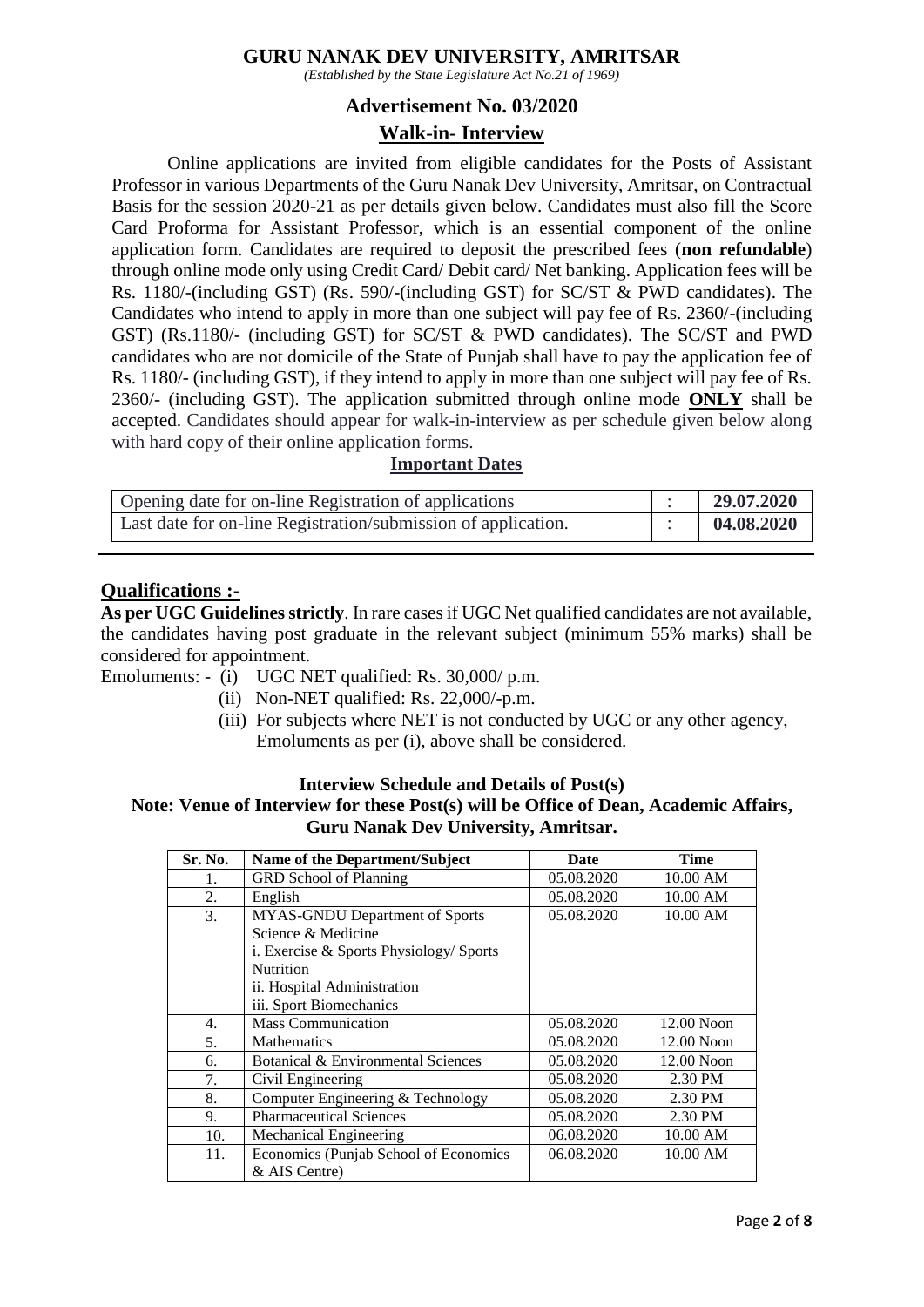| 12. | <b>Human Genetics</b>                  | 06.08.2020 | 10.00 AM   |
|-----|----------------------------------------|------------|------------|
| 13. | Education                              | 06.08.2020 | 12.00 Noon |
| 14. | University School of Financial Studies | 06.08.2020 | 2.30 PM    |
| 15. | Physical Education (T)                 | 06.08.2020 | 12.00 Noon |
| 16. | Tourism and Hospitality                | 07.08.2020 | 10.00 AM   |
| 17. | Laws                                   | 07.08.2020 | 10.00 AM   |
| 18. | Geography (AIS Centre)                 | 07.08.2020 | 10.00 AM   |
| 19. | School of Punjabi Studies              | 07.08.2020 | 12.00 Noon |
| 20. | University Business School             | 07.08.2020 | 2.30 PM    |
| 21. | History (AIS Centre)                   | 07.08.2020 | 12.00 Noon |

**N.B**:-

- Candidates should attend the interview as per schedule available on the website along with hard copy of their online application forms with attested copies of the supporting documents.
- **The candidates are required to report for interview atleast an hour before the scheduled time of interview.**
- No Separate call letters will be issued.
- While coming for Interview, candidates shall bring with them all the certificates, Degree, DMC's , supporting documents for the marks claimed in Score Card and testimonials (in original) and also 7 copies of list of Publications.
- In case he/she is already in service and had not sent his/her application through proper channel, he/she will also bring with him/her a No Objection Certificate from his/her present employer/give an Undertaking on the prescribed performa available on the University website[: http://online.gndu.ac.in/career-with-us.aspx,](http://online.gndu.ac.in/career-with-us.aspx) in the absence of which he/she may not be allowed to face the interview.
- No TA/DA will be paid for attending the Interview.
- **No additional paper/document which is not part of the original application at the time of submission be presented before the Selection Committee.**
- **In the wake of COVID-19 pandemic, Candidates should follow the State Govt. instructions/guidelines while attending the Walk-in-Interview.**

# **QUALIFICATIONS**

### **Assistant Professor**

### **Botanical & Environmental Sciences, Human Genetics, English, Guru Ramdass School of Planning, Laws, Mass Communication, Mathematics, Physical Education(T), Economics, School of Punjabi Studies, Tourism & Hospitality, University School of Financial Studies, Geography and History**

### Qualification **:**

- i. Good academic record as defined by the concerned university with at least 55% marks (or an equivalent grade in a point scale wherever grading system is followed) at the Master's Degree level in a relevant subject from an Indian University, or an equivalent degree from an accredited foreign university.
- ii. Besides fulfilling the above qualifications, the candidate must have cleared the National Eligibility Test (NET) conducted by the UGC, CSIR or similar test accredited by the UGC like SLET/SET.
- iii. Candidates, who are, or have been awarded a Ph. D. Degree in accordance with the University Grants Commission (Minimum Standards and Procedure for Award of Ph.D. Degree) Regulations, 2009 or the subsequent Regulations if notified by the UGC, shall be exempted from the requirement of the minimum eligibility condition of NET/SLET/SET for recruitment and appointment of Assistant Professor or equivalent positions in Universities/Colleges /Institutions.

Provided further, the award of degree to candidates registered for the M.Phil./Ph.D. programme prior to July 11, 2009, shall be governed by the provisions of the then existing Ordinances/Bylaws/Regulations of the Institutions awarding the degree and the Ph.D. candidates shall be exempted from the requirement of NET/SLET/SET for recruitment and appointment of Assistant Professor or equivalent positions in Universities/Colleges/ Institutions subject to the fulfillment of the following conditions:-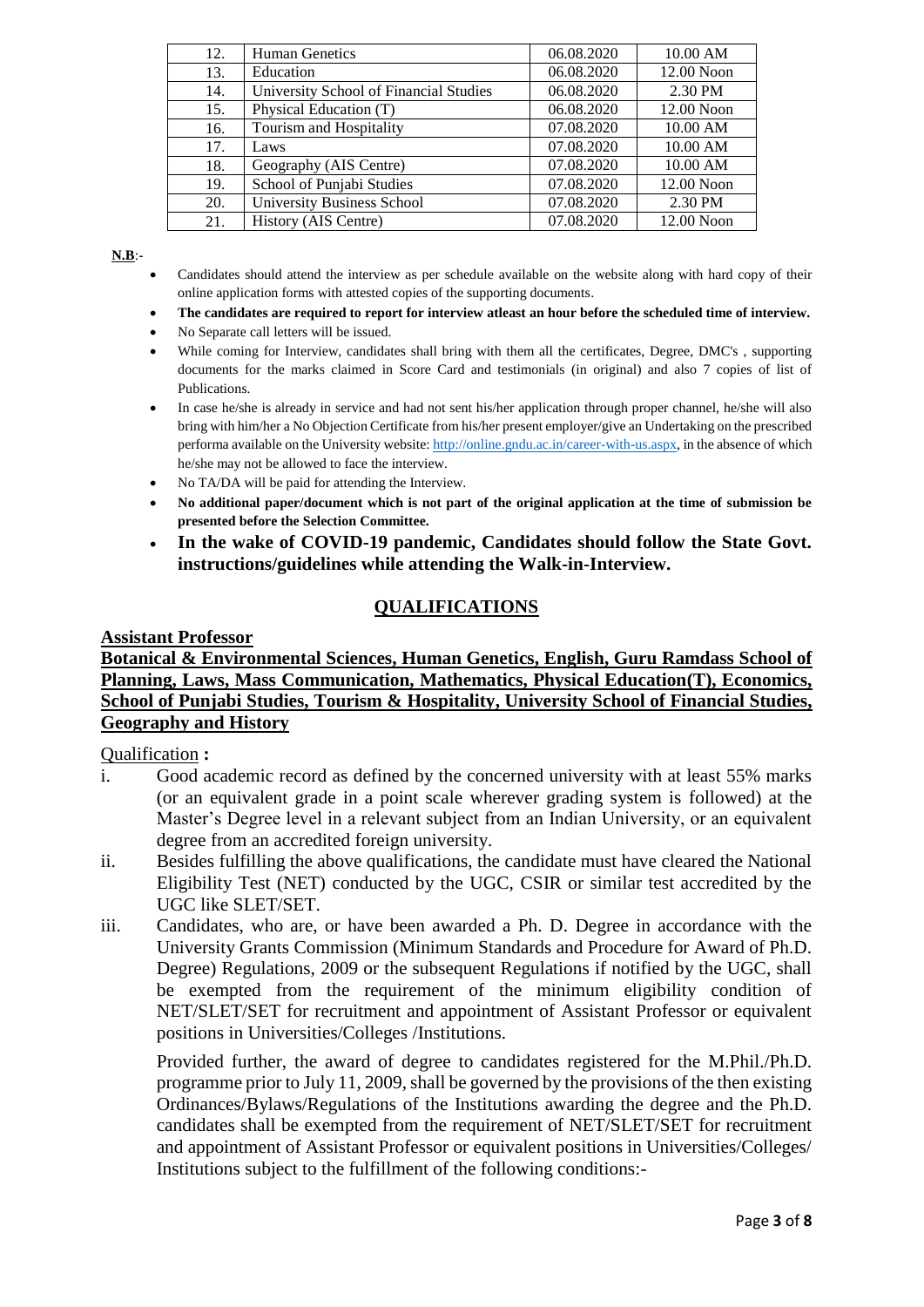- a) Ph.D. degree of the candidate awarded in regular mode only;
- b) Evaluation of the Ph.D. thesis by at least two external examiners;
- c) Open Ph.D. viva voce of the candidate had been conducted;
- d) Candidate has published two research papers from his/her Ph.D. work out of which at least one must be in a refereed journal;
- e) Candidate has made at least two presentations in conferences/seminars, based on his/her Ph.D. work.

(a) to (e) as above are to be certified by the Vice-Chancellor/Pro-Vice-Chancellor/Dean (Academic Affairs)/Dean(University instructions).

- iv. NET/SLET/SET shall also not be required for such Masters Programmes in disciplines for which NET/SLET/SET is not conducted.
- v. A relaxation of 5% may be provided at the graduate and Masters level for the Scheduled Castes/Scheduled Tribes/Differently-abled (physically and visually differently-abled) /Other Backward Classes (OBC) (Non-creamy layer) categories for the purpose of eligibility and for assessing good academic records during direct recruitment to teaching positions. The eligibility marks of 55% marks (or an equivalent grade in a point scale wherever grading system is followed) and the relaxation of 5% to the categories mentioned above are permissible, based on only the qualifying marks without including any grace mark procedures.
- vi. A relaxation of 5% is admissible, from 55% to 50% of the marks to the Ph.D. Degree holders, who have obtained their Master's Degree prior to 19 September, 1991.
- vii. Good academic record means at least  $2<sup>nd</sup>$  class with 50% marks in graduation level.

# **Education**

Qualification **:**

i. A Master's Degree in Arts/ Humanities/ Sciences/ Commerce and M.Ed. each with a minimum of 55% marks (or an equivalent grade in a point scale wherever grading system is followed), OR

M.A (Education) and B.Ed. each with a minimum of 55% marks (or an equivalent grade in a point scale wherever grading system is followed); and

- ii. Besides fulfilling the above qualifications, the candidate must have cleared the National Eligibility Test (NET) conducted by the UGC, CSIR or similar test accredited by the UGC like SLET/SET.
- iii. Notwithstanding anything contained in clauses (i) and (ii) above candidates, who are, or have been awarded a Ph. D*.* Degree in accordance with the University Grants Commission (Minimum Standards and Procedure for Award of Ph.D. Degree) Regulations, 2009, shall be exempted from the requirement of the minimum eligibility condition of NET/SLET/SET for recruitment and appointment of, Assistant Professor or equivalent positions in Universities/Colleges/Institutions.

Provided further, the award of degree to candidates registered for the M.Phil./Ph.D. programme prior to July 11, 2009, shall be governed by the provisions of the then existing Ordinances/Bylaws/Regulations of the Institutions awarding the degree and the Ph.D. candidates shall be exempted from the requirement of NET/SLET/SET for recruitment and appointment of Assistant Professor or equivalent positions in Universities/Colleges/ Institutions subject to the fulfillment of the following conditions:-

- a) Ph.D. degree of the candidate awarded in regular mode only;
- b) Evaluation of the Ph.D. thesis by at least two external examiners;
- c) Open Ph.D. viva voce of the candidate had been conducted;
- d) Candidate has published two research papers from his/her Ph.D. work out of which at least one must be in a refereed journal;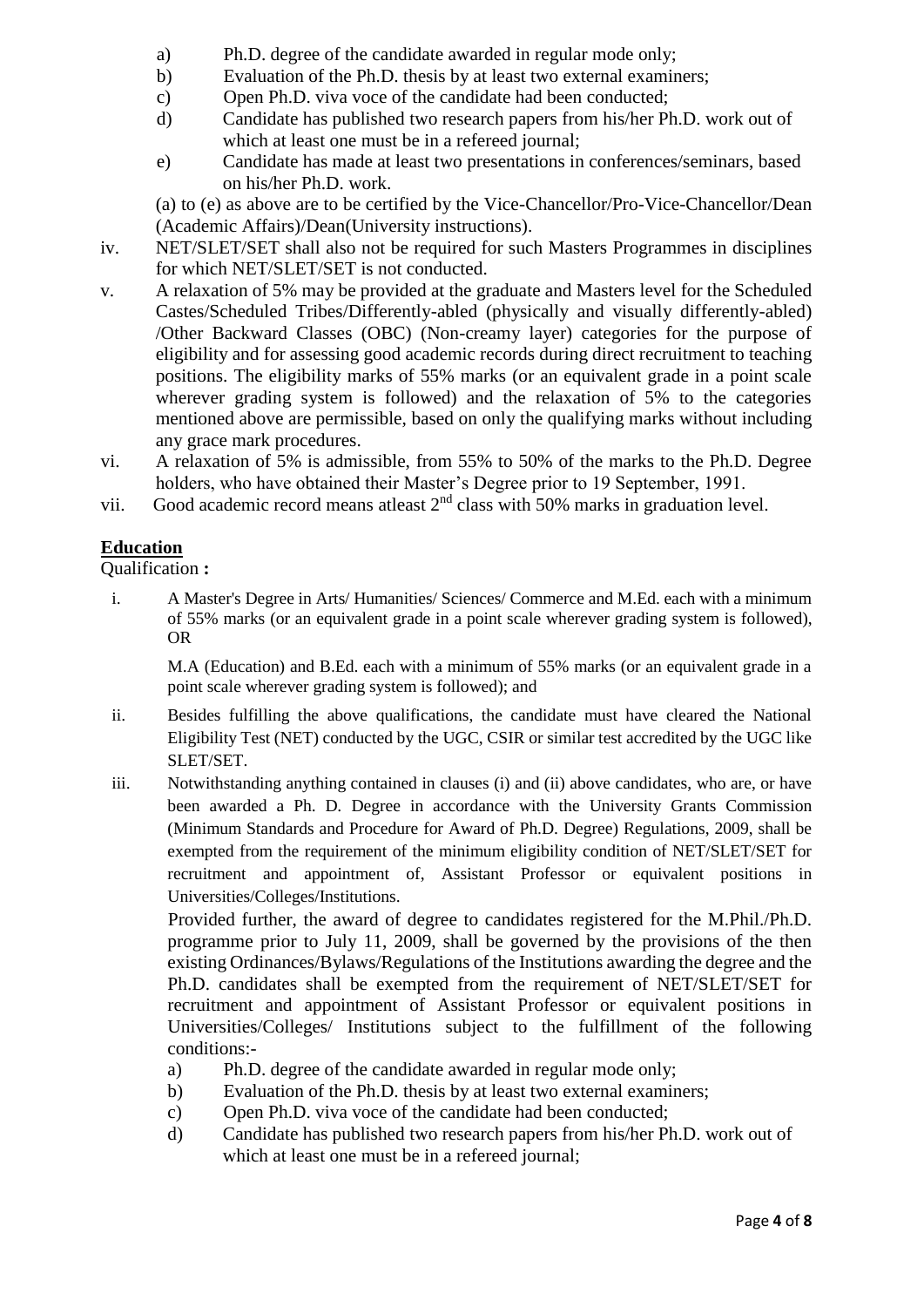e) Candidate has made at least two presentations in conferences/seminars, based on his/her Ph.D. work.

(a) to (e) as above are to be certified by the Vice-Chancellor/Pro-Vice-Chancellor/Dean (Academic Affairs)/Dean(University instructions).

iv. NET/SLET/SET shall also not be required for such Masters Programmes in disciplines for which NET/SLET/SET is not conducted.

**Note:**

- **(i) It is desirable that one faculty member possesses Master's Degree in Psychology and another member in Philosophy/Sociology besides M.Ed**.
- **(ii)** A relaxation of 5% is admissible at the graduate and master's level for the Scheduled Caste/Scheduled Tribe/Differently-abled (Physically and visually differently-abled) categories for the purpose of eligibility and for assessing good academic record. The eligibility marks of 55% marks (or an equivalent grade in a point scale wherever grading system is followed) and the relaxation of 5% to the categories mentioned above are permissible, based on only the qualifying marks without including any grace mark procedures.
- **(iii)** A relaxation of 5% is admissible, from 55% to 50% of the marks to the Ph.D. Degree holders, who have obtained their Master's Degree prior to 19 September, 1991.
- **(iv)** *Good academic record means atleast 2nd class with 50% marks in graduation level.*

# **University Business School**

Qualification :

- i. Essential:
	- 1. First Class Masters Degree in Business Management/ Administration/ in a relevant management related discipline or first class in two years full time PGDM declared equivalent by AIU/ accredited by the AICTE/ UGC;

OR

- 2. First Class graduate and professionally qualified Charted Accountant/ Cost and Works Accountant/ Company Secretary of the concerned statutory bodies.
- ii. Desirable:
	- 1. Teaching, research, industrial and/ or professional experience in a reputed organization;
	- 2. Papers presented at Conferences and/ or published in refereed journals.
- iii. NET/SLET/SET shall also not be required for such Masters Programmes in disciplines for which NET/SLET/SET is not conducted.

### **Civil Engineering, Computer Engineering, Mechanical Engineering**

Qualification :

i. Essential:

First Class Master's Degree in the appropriate branch of Engineering (Engg.) & Technology (Tech).

- ii. Without prejudice to the above, the following conditions may be considered desirable:
	- 1. Teaching, research industrial and/ or professional experience in a reputed organization;
	- 2. Papers presented at Conferences and/ or in referred journals.
- iii. NET/SLET/SET shall also not be required for such Masters Programmes in disciplines for which NET/SLET/SET is not conducted.

### **Assistant Professor (Exercise & Sports Physiology/Sports Nutrition), MYAS-GNDU Department of Sports Science & Medicine**

Qualification :

i. M.Sc. Human Physiology/Exercise Physiology and Nutrition/M.D. (Physiology)/ Master's Degree in Physiology with 55% marks.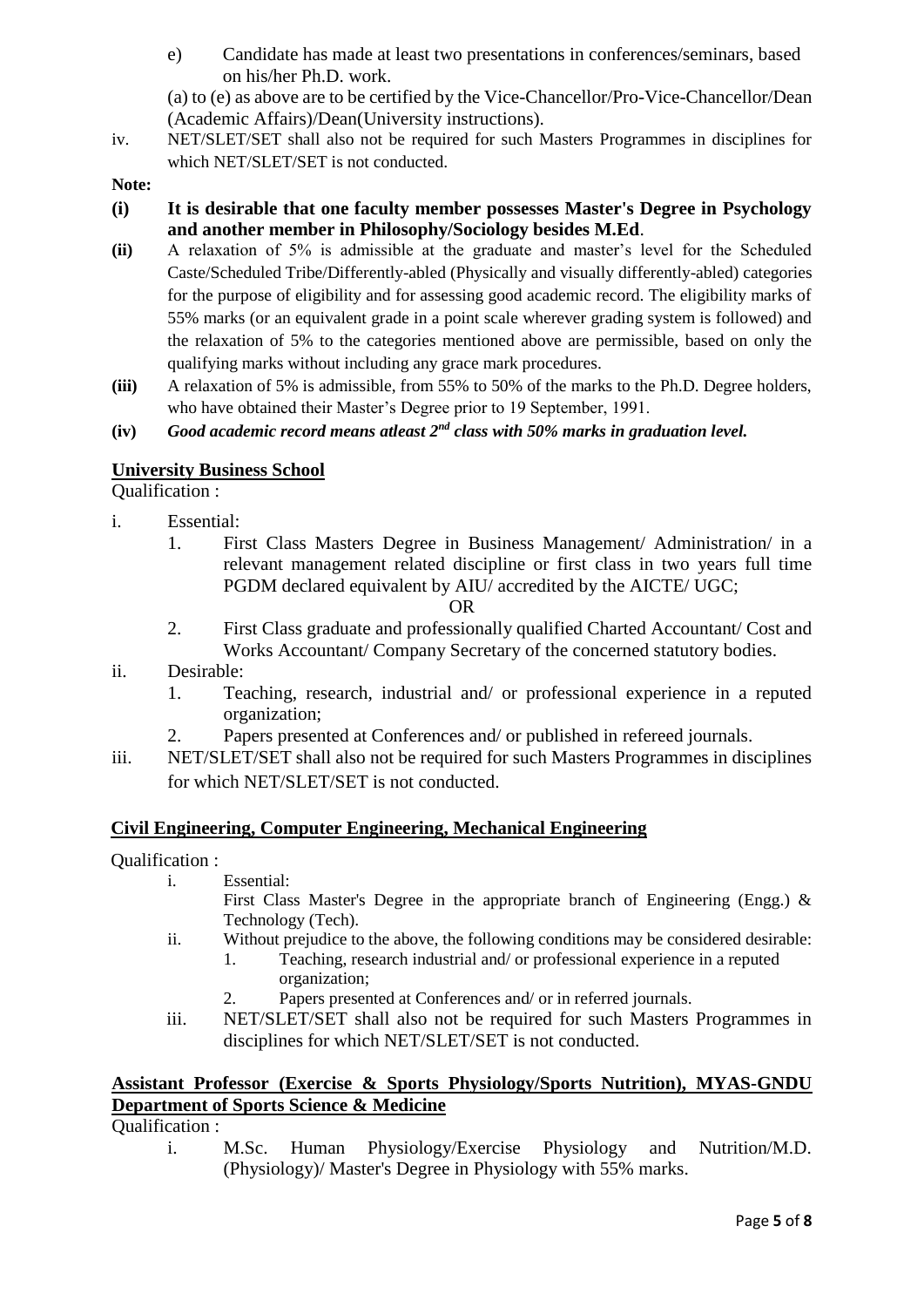- ii. M.Sc. Home Science/Nutrition/Food & Nutrition/Applied Nutrition/Therapeutic Nutrition/Public Health Nutrition/Nutrition & Dietetics/Dietetics & Applied Nutrition/Clinical Nutrition & Dietetics with 55% marks.
- iii. NET cleared or Ph.D in Sports Nutrition and Sports Physiology will be preferred.

### **Assistant Professor (Hospital Administration), MYAS-GNDU Department of Sports Science & Medicine Qualifications:-**

# i. Atleast 55% marks in Masters in Hospital Administration

ii. As UGC does not conduct any test in Hospital Administration, candidates will be exempted from NET/GATE

# **Assistant Professor (Sports Biomechanics), MYAS-GNDU Department of Sports Science & Medicine**

# **Qualifications:-**

# **Essential:**

- (i) First Class Master's Degree in the Mechanical Engineering
- (ii) Without prejudice to the above, the following conditions may be considered desirable:
	- a) Ph.D in Biomechanics/Biomedical Engineering or related areas
	- b) Teaching, research industrial and/ or professional experience in a reputed organization;
- (iii) NET/SLET/SET shall also not be required for such Masters Programmes in disciplines for which NET/SLET/SET is not conducted.

### **Pharmaceutical Sciences**

### Qualification :

i. Essential :

- 1. A basic degree in pharmacy (B.Pharma.)
- 2. Registration as pharmacist under the Pharmacy Act, 1948, as amended from time to time, including any succeeding enactments.
- 3. First Class Master's Degree in appropriate branch of specialization in Pharmacy.
- ii. Desirable :
	- 1. Teaching, research industrial and/or professional experience in a reputed organization; and
	- 2. Papers presented at Conferences and / or in refereed journals.

### *Note: -*

- **1.** Candidates are required to apply in the online mode only through Guru Nanak Dev University, Amritsar website www.gndu.ac.in. No other means / mode of application (through post, email, fax, deposit of CV etc.) will be accepted. Applicants are required to take printout of the Online Application Form. Affix the same passport size photograph (which was uploaded with the online form) on it and bring it with them while coming for walk-in-Interview along with self attested copies of all the certificates of Educational/ Professional **QUALIFICATIONS (DEGREES AND DMC'S WITH CONVERSION FORMULA OF CGPA/OGPA), EXPERIENCE CERTIFICATE, RESERVE CATEGORY CERTIFICATE (Reservation certificate issued by the competent authority as a proof of claiming the reserve category as made in the online application form)** etc. Candidates must also bring with them Certificates of Educational Qualifications, Experience, Reserve Category (In original) for verification.
- **2.** Copy of circular containing detailed instructions, qualifications, etc. for the posts, is available only at [http://www.gndu.ac.in.](http://www.gndu.ac.in/)
- **3.** A Candidate needs to Register only once by filling Registration Form, even if he/she wishes to apply for more than one post/department.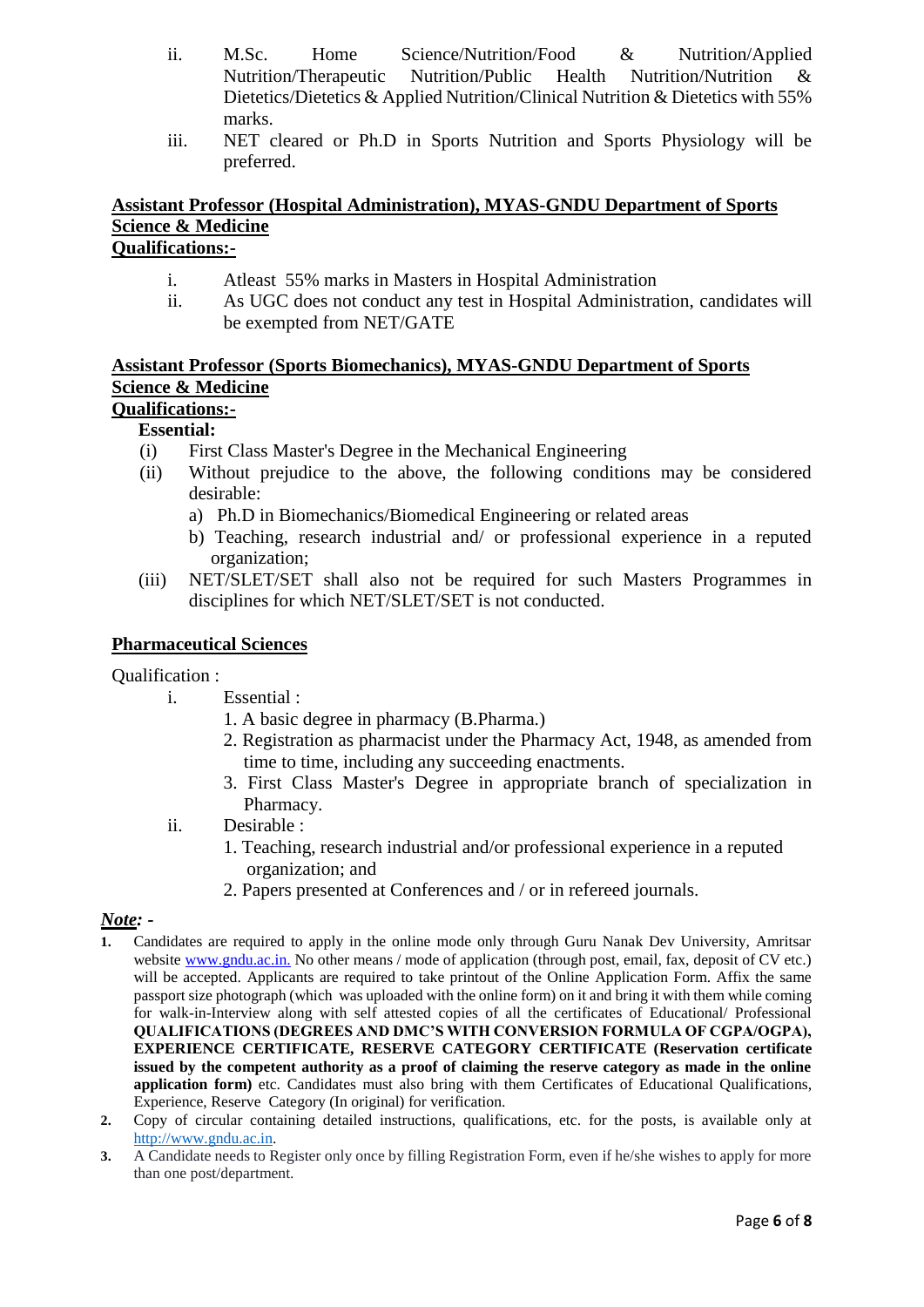**4.** Candidates must have a valid Email-ID of his own, which should be active throughout the recruitment process. Candidates should keep checking the Inbox or even the Spam box of his/her Email ID regularly during the recruitment process as the University may send any important intimations on the University Website and/or through Email. Candidates should also check the University website regarding any updates during the recruitment process.

Candidates should check their Email account for updates. GNDU will not be responsible for any loss of Email sent, due to invalid/wrong Email Id provided by the candidates or for delay/ non receipt of information if a candidate fails to access his/her email/website in time. Candidates are requested in their own interest to remain in touch with the University website [www.gndu.ac.in.](http://www.gndu.ac.in/) Issuance of notifications in the newspaper is not obligatory on the part of the university

- **5.** Candidates should take utmost care to furnish the correct details while filling in the online application. Any mistake committed by the candidates shall be his/her sole responsibility.
- **6.** The candidates should ensure the completion of all the steps of the registration process and depositing of application fee by the stipulated date and time given in the advertisement.
- **7.** Based on the category in which candidates intend to apply, the following Fees(including GST) will have to be paid :

| а.             | SC/ST/PWD                                | <b>Rs.590</b> | For One Subject   |
|----------------|------------------------------------------|---------------|-------------------|
| b.             | All other categories (including General) | Rs.1180       |                   |
| $\mathbf{c}$ . | <b>ISC/ST/PWD</b>                        | Rs.1180       | For More than one |
| d.             | All other categories (including General) | Rs.2360       | Subject           |

- **8.** Please scan your Photograph and Signatures individually and save them in the JPEG format. The size of any of these individual images should not exceed 100 kb (photograph) and 100 kb (signature) for online uploading.
- **9.** Please keep the following details ready with you before clicking on the registration button for starting your online application:
	- i. Personal details including Date of Birth and Nationality
	- ii. Mobile Number
	- iii. Valid Email ID
	- iv. Reservation Category Details
	- v. Percentage of your Educational Qualification starting from Matriculation examinations to onwards. (Please calculate percentage from CGPA/OGPA in advance).
	- vi. Soft Copies of scanned Photograph and Signatures.
- **10.** Application fee once paid shall neither be refunded under any circumstances nor it shall be held reserve for any other recruitment or selection process in future.
- **11.** Before applying for the post, candidates are advised to satisfy themselves about their eligibility.
- **12.** Persons already in service must apply online and send the hard copy of application through their employer. All those candidates working in organizations/institutions including affiliated colleges of the university may be allowed to appear in interview without "No Objection Certificate" with the condition that in case the candidate is selected, no extension in joining time will be allowed. Such candidates are required to give an undertaking on the format available on university website: www.gndu.ac.in. All such candidates will be given standard joining time i.e. one month from the issuance of appointment letter.
- **13.** The candidates are required to apply separately for each post earmarked for each Deptt.
- **14.** Incomplete applications in any respect will not be entertained.
- **15.** University reserves the right to fill or not to fill up the posts and to call only suitable number of candidates for interview/counseling.
- **16.** The number of posts will be filled as per the requirement.
- **17.** Bio-Data of any candidate can be placed before the Selection Committee.
- **18.** Mere applying and satisfying the essential/ minimum qualification required for a post does not entitle the candidate any right of appointment.
- **19.** The University shall verify the antecedents/documents submitted by the candidates at the time of appointment or any time during the tenure of the service. In case, it is detected that the documents submitted are fake or the candidate has a clandestine background and has suppressed the said information, his/her services shall be terminated forthwith.
- **20.** Canvassing in any form will lead to cancellation of candidature.
- **21.** Any dispute with regard to the selection/recruitment process will be subject to the courts/tribunals having Jurisdiction of Amritsar.
- **22.** For any enquiry regarding online application form, please contact Phone No.0183-2258802-09 (3182) (For Technical Enquiry regarding filling online application form) and 3099 (For General Enquiry regarding advertisement) Timing: 9.00 A.M. to 5.00 P.M. in working days.
- **23.** A relaxation of 5% is admissible at the Graduate and Master's level for Scheduled Castes/Scheduled Tribes candidates.